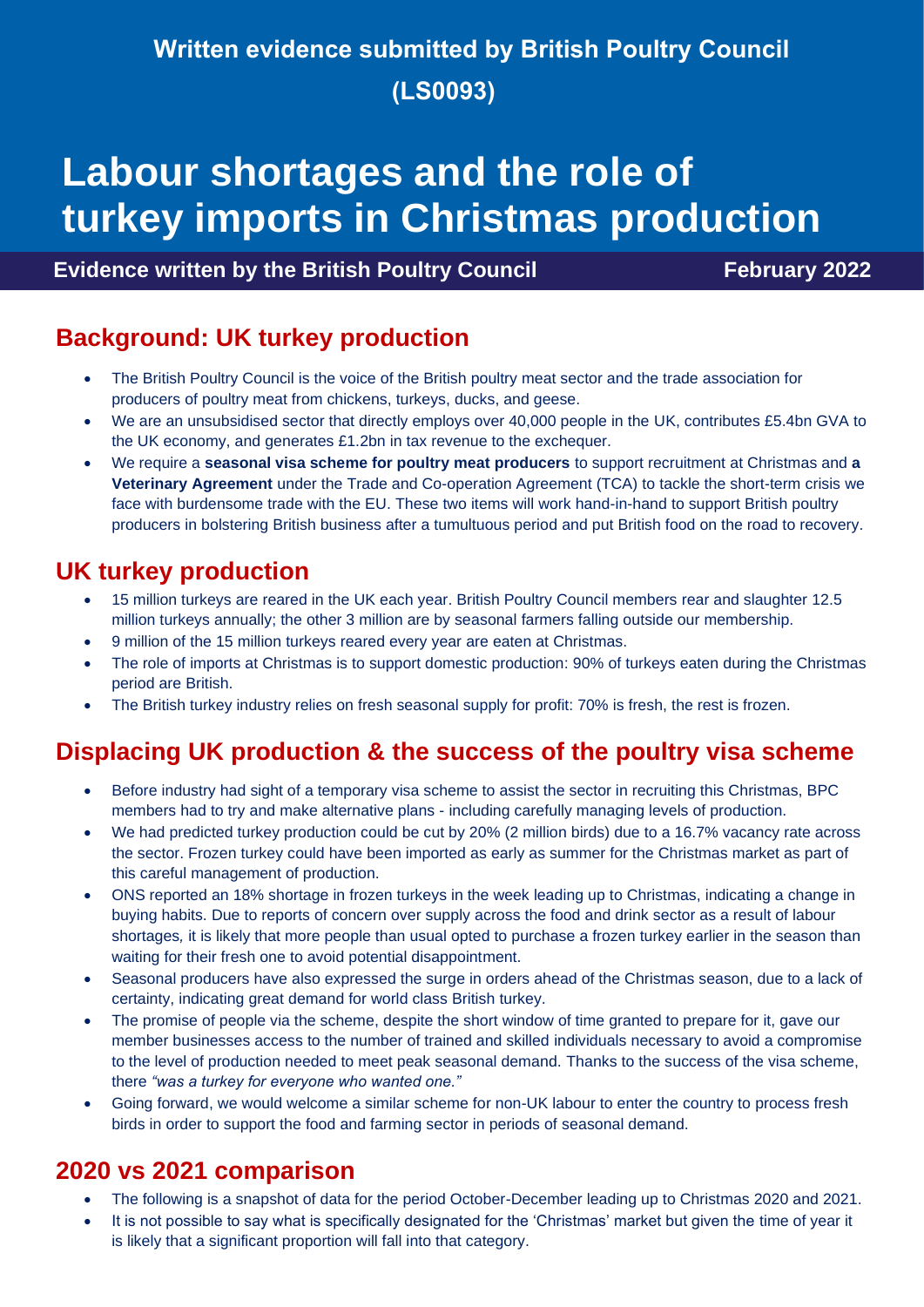- It is also important to add that HMRC data does not break down imports by 'what went where' i.e retail or wholesale/manufacturing. Given hospitality was open for Christmas 2021 unlike the year previous, it will be very difficult to estimate just how much of the fresh imports were for Christmas only in this arena.
- Retail figures, and the country of origin thereof, would have to be sought from retailers themselves.
- Should we receive any more data in the next few months to further inform this piece of work we will pass it on to the Committee.

| <b>Period</b>           | <b>Total turkey imports</b> |
|-------------------------|-----------------------------|
| October - December 2020 | 13,051 tonnes               |
| October - December 2021 | 14,063 tonnes               |

| <b>Period</b>           | <b>Total turkey imports (Poland)</b><br>Poland is the largest exporter of turkey to the<br>UK and for the same period it supplied |
|-------------------------|-----------------------------------------------------------------------------------------------------------------------------------|
| October – December 2020 | 4,097 tonnes                                                                                                                      |
| October - December 2021 | 5,706 tonnes                                                                                                                      |

## **Losing control of how we feed ourselves is penalising British producers**

.

- If we are to talk about imports in the context of crucial seasonal production, we have to address the reality that importing food is the outcome of being forced to export good business – a problem that can be addressed by an EU-UK Veterinary Agreement.
- Britain's poultry producers continue to act with agility and perseverance in the face of challenges, due to increased demand for quality, affordable British food, but it is our mindset that there will be little lessening of the current intensity of pressures we face. Covid, labour, and inflationary pressures will substantively hinder the implementation of our strategic planning going forward to put food on every table.
- Businesses have gone to extraordinary, often costly, lengths to adjust to life as a third country, whilst tapping into Government's ambitions to 'level up' with plans to upskill and invest in their homegrown workforce. The sector is making its professions attractive, but the fact is that the natural pool of UK labour is limited, automation is complex, and training requirements for highly-skilled roles take time to implement.
- It is worth noting that at the same time, imports have been able to come into the UK from the EU with no restrictions since 1st January 2021. Exports into the EU from the UK, on the other hand, require certification costing exporters £60 million. Unreciprocated UK competition. EU exporters have faced near-frictionless trade coming into the UK for over a year and can expect to until July 2022, undermining word class food system British producers have worked tirelessly to build.
- Specifically outlining a mutual understanding that both the EU and UK are operating to good, recognisable standards in a Veterinary Agreement means that there can be a reduction or elimination of barriers to ensure fair and competitive trade with the EU. This will also bring mutual benefit in July 2022 when import checks begin for product coming into the country from the EU and these daily problems intensify.
- In a similar vein, immigration must be designed to support the needs of the economy. The success of the visa scheme highlights the importance of Government continuing to positively engage with industry to build a system that works for food production, not against it, to ensure productivity does not drop whilst producers 'level up' and enact investments to meet Government's high skilled, high-tech ambitions. Productivity is underpinned by a secure workforce.
- This should be a time for taking matters of food security into our own hands, with fair and competitive trade that bolsters domestic production and an immigration policy designed around the needs of the economy. Instead, trade is burdensome, unbalanced, and costly in the shorter-term, and the underpinning labour shortage intensifies the issues we face by increasing production costs with a risk of a drop in productivity. British producers are being penalised for issues beyond their control; it is not a sustainable way to continue feeding the nation.